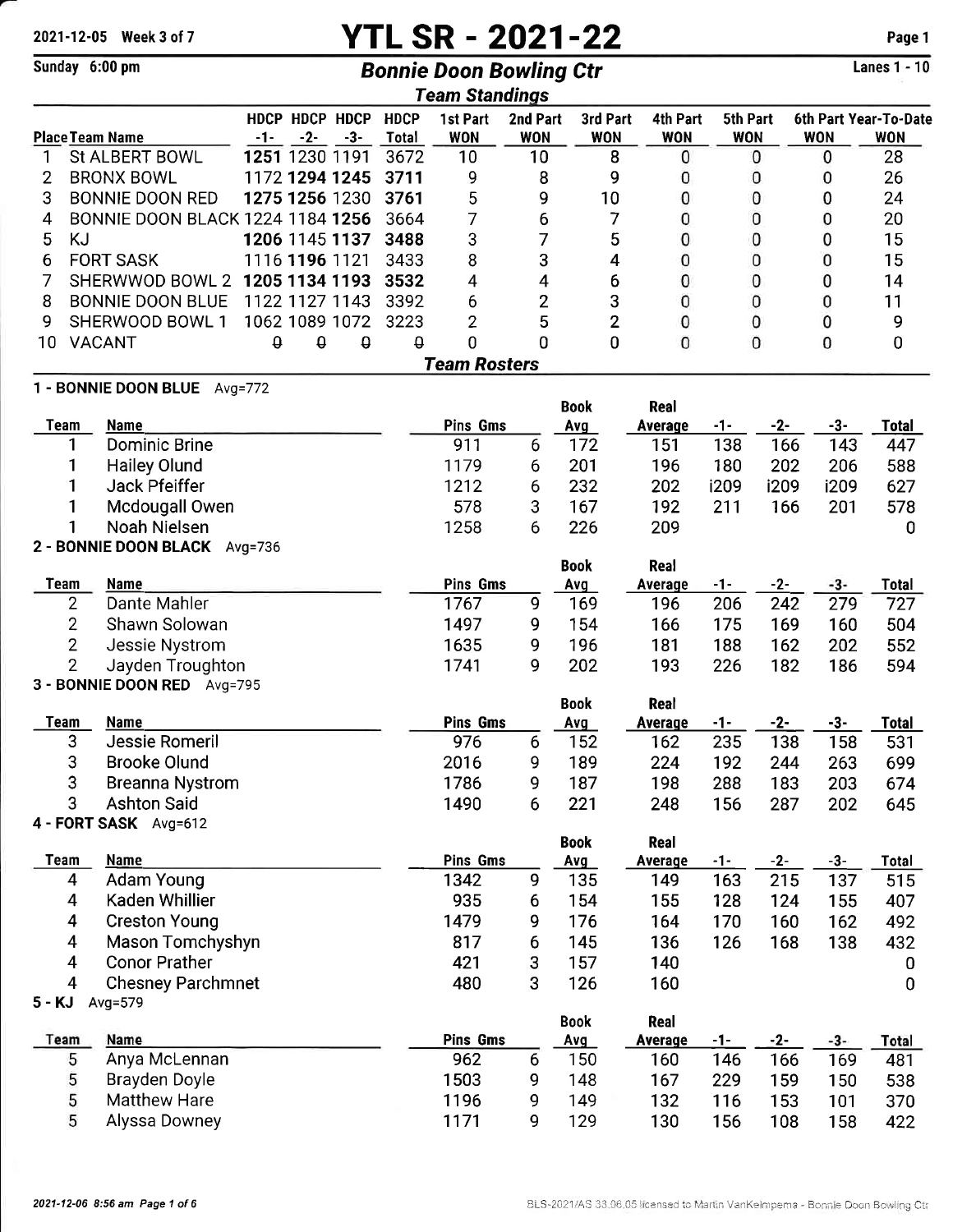|                | 2021-12-05 Week 3 of 7         | <b>YTL SR - 2021-22</b> |   |             |         |       |       |       | Page 2       |
|----------------|--------------------------------|-------------------------|---|-------------|---------|-------|-------|-------|--------------|
|                | 6 - SHERWOOD BOWL 1<br>Avg=796 |                         |   |             |         |       |       |       |              |
|                |                                |                         |   | <b>Book</b> | Real    |       |       |       |              |
| <b>Team</b>    | <b>Name</b>                    | <b>Pins Gms</b>         |   | Avg         | Average | $-1-$ | $-2-$ | $-3-$ | <b>Total</b> |
| 6              | <b>Madison Jenkins</b>         | 1732                    | 9 | 213         | 192     | 205   | 175   | 177   | 557          |
| 6              | <b>Tristan Paterson</b>        | 1575                    | 9 | 206         | 175     | 192   | 188   | 188   | 568          |
| 6              | <b>Jake Cornell</b>            | 1901                    | 9 | 206         | 211     | 135   | 230   | 231   | 596          |
| 6              | Keera Usman                    | 1058                    | 6 | 218         | 176     | 211   | 177   | 157   | 545          |
| 6              | Jeremiah Said                  | 664                     | 3 | 243         | 221     |       |       |       | 0            |
|                | 7 - SHERWWOD BOWL 2 Avg=661    |                         |   |             |         |       |       |       |              |
|                |                                |                         |   | <b>Book</b> | Real    |       |       |       |              |
| <b>Team</b>    | <b>Name</b>                    | <b>Pins Gms</b>         |   | Avg         | Average | -1-   | $-2-$ | $-3-$ | <b>Total</b> |
| $\overline{7}$ | Sureena Usman                  | 1056                    | 6 | 166         | 176     | 141   | 193   | 208   | 542          |
| 7              | Melody Billard                 | 1093                    | 6 | 176         | 182     | 217   | 166   | 185   | 568          |
| 7              | <b>Ben Hewertson</b>           | 1526                    | 9 | 182         | 169     | 228   | 164   | 192   | 584          |
| $\overline{7}$ | Jessica Brewer                 | 1350                    | 9 | 157         | 150     | 154   | 146   | 143   | 443          |
| 7              | <b>Matthew Cox</b>             | 1159                    | 6 | 196         | 193     |       |       |       | $\mathbf 0$  |
|                | 8 - BRONX BOWL Avg=533         |                         |   |             |         |       |       |       |              |
|                |                                |                         |   | <b>Book</b> | Real    |       |       |       |              |
| <b>Team</b>    | <b>Name</b>                    | <b>Pins Gms</b>         |   | Avg         | Average | -1-   | $-2-$ | $-3-$ | Total        |
| 8              | Samuel Vanderleek              | 1349                    | 9 | 114         | 149     | 127   | 199   | 173   | 499          |
| $\bf 8$        | Maria Koropeski                | 1423                    | 9 | 124         | 158     | 124   | 189   | 167   | 480          |
| 8              | <b>Damian Alexis</b>           | 1339                    | 9 | 148         | 148     | 208   | 161   | 191   | 560          |
| 8              | <b>Martin Liam</b>             | 192                     | 3 | 78          | 64      | 53    | 85    | 54    | 192          |
|                | 9 - St ALBERT BOWL Avg=780     |                         |   |             |         |       |       |       |              |
|                |                                |                         |   | <b>Book</b> | Real    |       |       |       |              |
| <b>Team</b>    | Name                           | <b>Pins Gms</b>         |   | <b>Avg</b>  | Average | -1-   | $-2-$ | $-3-$ | <b>Total</b> |
| 9              | Kayle Mak                      | 1310                    | 6 | 208         | 218     | 244   | 248   | 221   | 713          |
| 9              | Canon Cunningham               | 1023                    | 6 | 166         | 170     | 126   | 198   | 237   | 561          |
| 9              | Megan Brook                    | 1764                    | 9 | 165         | 196     | 176   | 177   | 123   | 476          |
| 9              | <b>Jillian Collins</b>         | 1585                    | 6 | 210         | 264     | 301   | 203   | 206   | 710          |
| 9              | <b>Brayden Fletcher</b>        | 1114                    | 6 | 169         | 185     |       |       |       | 0            |
| 9              | Morgan Dumouchel               | 523                     | 3 | 137         | 174     |       |       |       | 0            |

10 - VACANT Avg=0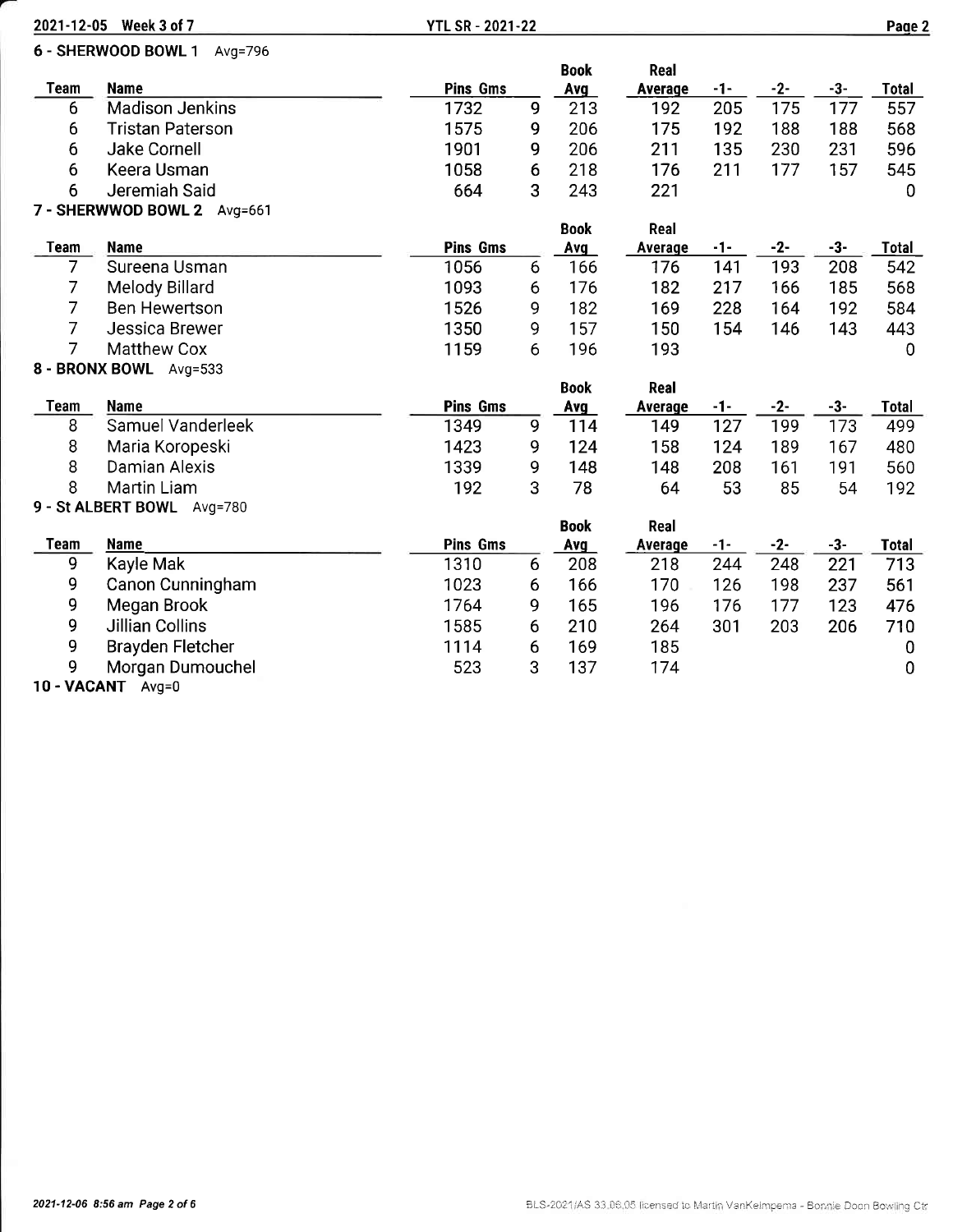| Season High Scores |  |  |
|--------------------|--|--|
|--------------------|--|--|

|             | <b>Team Handicap Game</b>        |                       |                      | <b>Team Handicap Series</b> |                        |
|-------------|----------------------------------|-----------------------|----------------------|-----------------------------|------------------------|
|             | 1445<br><b>BONNIE DOON RED</b>   |                       | 3890                 | St ALBERT BOWL              |                        |
|             | 1386<br>St ALBERT BOWL           |                       | 3841                 | <b>BONNIE DOON RED</b>      |                        |
|             | 1305<br><b>BRONX BOWL</b>        |                       | 3711                 | <b>BRONX BOWL</b>           |                        |
|             | 1256<br><b>BONNIE DOON BLACK</b> |                       | 3664                 | <b>BONNIE DOON BLACK</b>    |                        |
|             | <b>FORT SASK</b><br>1244         |                       | 3591                 | <b>FORT SASK</b>            |                        |
|             | 1210<br><b>KJ</b>                |                       | 3532                 | SHERWWOD BOWL 2             |                        |
|             | 1208<br>SHERWWOD BOWL 2          |                       | 3500                 | <b>KJ</b>                   |                        |
|             | SHERWOOD BOWL 1<br>1184          |                       | 3392                 | <b>BONNIE DOON BLUE</b>     |                        |
|             | <b>BONNIE DOON BLUE</b><br>1160  |                       | 3384                 | SHERWOOD BOWL 1             |                        |
|             | <b>Scratch Game</b>              | <b>Scratch Series</b> | <b>Handicap Game</b> |                             | <b>Handicap Series</b> |
| <b>Boys</b> | 347 Ashton Said                  | 845 Ashton Said       |                      | 431 Ashton Said             | 1097 Ashton Said       |
|             | 301 Noah Nielsen                 | 727 Dante Mahler      |                      | 396 Dante Mahler            | 1078 Dante Mahler      |
|             | 281 Jayden Troughton             | 723 Noah Nielsen      |                      | 373 Noah Nielsen            | 1000 Samuel Vanderlee  |
|             | 279 Dante Mahler                 | 664 Jeremiah Said     |                      | 366 Samuel Vanderlee        | 968 Damian Alexis      |
|             | 266 Jeremiah Said                | 659 Jake Cornell      |                      | 365 Brayden Doyle           | 959 Adam Young         |
|             | 247 Jack Pfeiffer                | 649 Jack Pfeiffer     |                      | 363 Adam Young              | 946 Brayden Doyle      |
|             | 240 Jake Cornell                 | 628 Matthew Cox       |                      | 358 Jayden Troughton        | 939 Noah Nielsen       |
|             | 240 Tristan Paterson             | 626 Jessie Nystrom    |                      | 357 Canon Cunningha         | 935 Mcdougall Owen     |
|             | 237 Matthew Cox                  | 620 Jayden Troughton  |                      | 344 Damian Alexis           | 927 Kaden Whillier     |
|             | 237 Canon Cunningha              | 584 Ben Hewertson     |                      | 334 Ben Hewertson           | 923 Jessie Nystrom     |
| Girls       | 420 Jillian Collins              | 875 Jillian Collins   |                      | 497 Jillian Collins         | 1106 Jillian Collins   |
|             | 290 Breanna Nystrom              | 713 Kayle Mak         |                      | 395 Breanna Nystrom         | 1044 Megan Brook       |
|             | 268 Megan Brook                  | 708 Madison Jenkins   |                      | 388 Megan Brook             | 999 Brooke Olund       |
|             | 263 Madison Jenkins              | 699 Brooke Olund      |                      | 368 Jessie Romeril          | 977 Breanna Nystrom    |
|             | 263 Brooke Olund                 | 684 Megan Brook       |                      | 362 Brooke Olund            | 961 Morgan Dumouch     |
|             | 248 Kayle Mak                    | 674 Breanna Nystrom   |                      | 347 Maria Koropeski         | 959 Kayle Mak          |
|             | 239 Hailey Olund                 | 591 Hailey Olund      |                      | 343 Madison Jenkins         | 954 Maria Koropeski    |
|             | 235 Jessie Romeril               | 568 Melody Billard    |                      | 335 Morgan Dumouche         | 948 Madison Jenkins    |
|             | 217 Melody Billard               | 545 Keera Usman       |                      | 332 Chesney Parchmn         | 948 Chesney Parchmn    |
|             | 211 Keera Usman                  | 542 Sureena Usman     | 330 Kayle Mak        |                             | 930 Jessie Romeril     |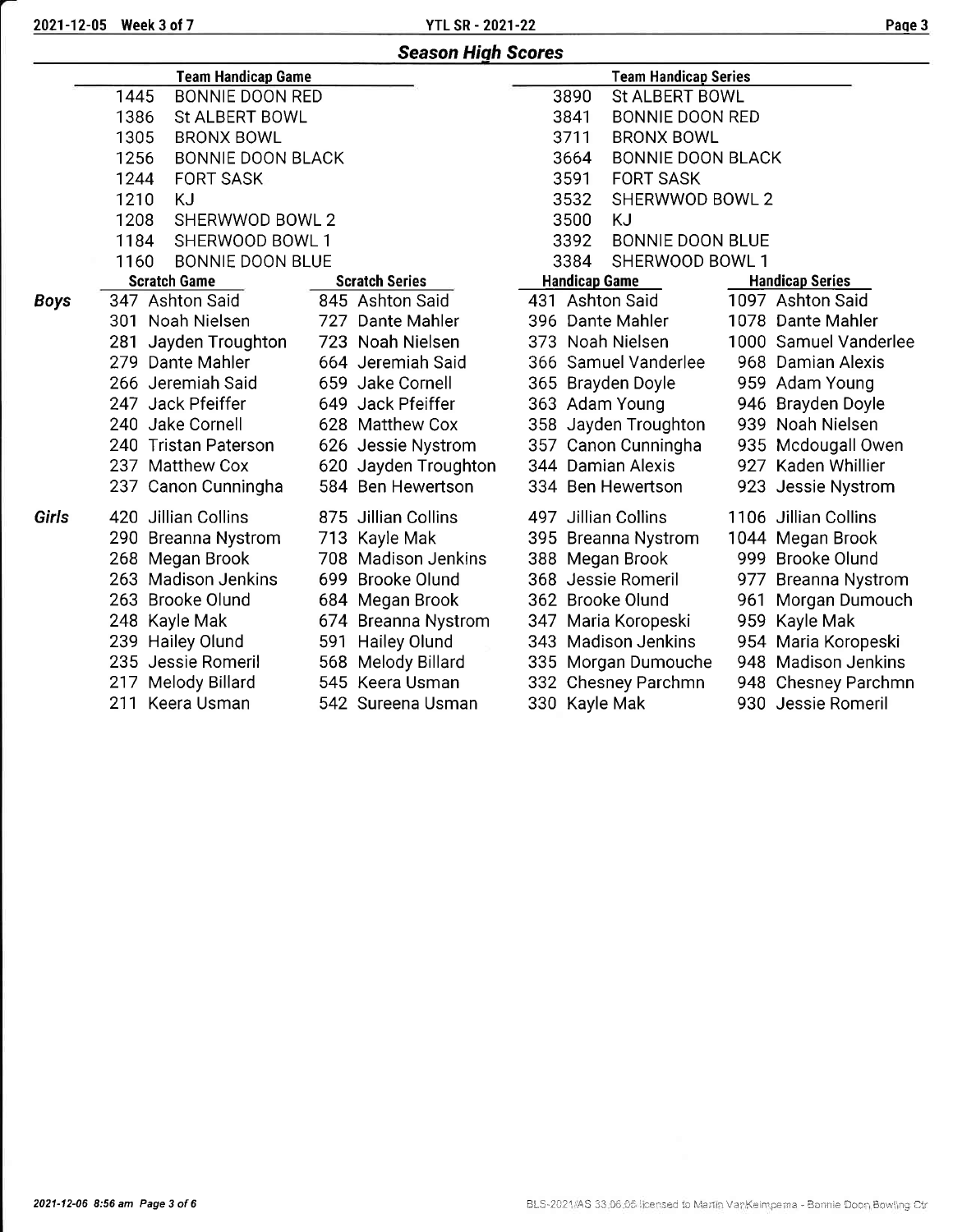2021-12-05 Week 3 of 7 Page 4 2021-22 Page 4 2021-22 Page 4 2021-22 Page 4 2021-22

|             | <b>Team Handicap Game</b>        |                         | <b>Team Handicap Series</b>       |                         |  |  |  |
|-------------|----------------------------------|-------------------------|-----------------------------------|-------------------------|--|--|--|
|             | 1294<br><b>BRONX BOWL</b>        |                         | 3761<br><b>BONNIE DOON RED</b>    |                         |  |  |  |
|             | 1275<br><b>BONNIE DOON RED</b>   |                         | 3711<br><b>BRONX BOWL</b>         |                         |  |  |  |
|             | 1256<br><b>BONNIE DOON BLACK</b> |                         | 3672<br><b>St ALBERT BOWL</b>     |                         |  |  |  |
|             | <b>Scratch Game</b>              | <b>Scratch Series</b>   | <b>Handicap Game</b>              | <b>Handicap Series</b>  |  |  |  |
| <b>Boys</b> | 287 Ashton Said                  | 727 Dante Mahler        | 396 Dante Mahler                  | 1078 Dante Mahler       |  |  |  |
|             | 279 Dante Mahler                 | 645 Ashton Said         | 366 Samuel Vanderlee              | 1000 Samuel Vanderlee   |  |  |  |
|             | 237 Canon Cunningha              | 596 Jake Cornell        | 365 Brayden Doyle                 | 968 Damian Alexis       |  |  |  |
| Girls       | Jillian Collins<br>301           | 713 Kayle Mak           | 389 Breanna Nystrom               | 996 Brooke Olund        |  |  |  |
|             | 288 Breanna Nystrom              | 710 Jillian Collins     | 382 Jillian Collins               | 977 Breanna Nystrom     |  |  |  |
|             | 263 Brooke Olund                 | 699 Brooke Olund        | 368 Jessie Romeril                | 959 Kayle Mak           |  |  |  |
|             | <b>Weekly Game Over Average</b>  |                         | <b>Weekly Series over Average</b> |                         |  |  |  |
|             | <b>Game - Avg=Difference</b>     |                         | <b>Series - Avg=Difference</b>    |                         |  |  |  |
| <b>Boys</b> | 279 - 169=110                    | Dante Mahler            | 727 - 507=220                     | <b>Dante Mahler</b>     |  |  |  |
|             | 199 - 114=85                     | Samuel Vanderleek       | 499 - 342=157                     | Samuel Vanderleek       |  |  |  |
|             | 229 - 148 = 81                   | Brayden Doyle           | $560 - 444 = 116$                 | Damian Alexis           |  |  |  |
|             | $215 - 135 = 80$                 | Adam Young              | $515 - 405 = 110$                 | Adam Young              |  |  |  |
|             | 237 - 166 = 71                   | Canon Cunningham        | $538 - 444 = 94$                  | <b>Brayden Doyle</b>    |  |  |  |
|             | $287 - 221 = 66$                 | <b>Ashton Said</b>      | $578 - 501 = 77$                  | Mcdougall Owen          |  |  |  |
|             | $208 - 148 = 60$                 | Damian Alexis           | $561 - 498 = 63$                  | Canon Cunningham        |  |  |  |
|             | $228 - 182 = 46$                 | <b>Ben Hewertson</b>    | $504 - 462 = 42$                  | Shawn Solowan           |  |  |  |
|             | $211 - 167 = 44$                 | Mcdougall Owen          | 584 - 546=38                      | <b>Ben Hewertson</b>    |  |  |  |
|             | $231 - 206 = 25$                 | Jake Cornell            | $432 - 435 = -3$                  | Mason Tomchyshyn        |  |  |  |
|             | $226 - 202 = 24$                 | Jayden Troughton        | $594 - 606 = -12$                 | Jayden Troughton        |  |  |  |
|             | 168 - 145=23                     | Mason Tomchyshyn        | $645 - 663 = -18$                 | <b>Ashton Said</b>      |  |  |  |
|             | 175 - 154=21                     | Shawn Solowan           | $596 - 618 = -22$                 | <b>Jake Cornell</b>     |  |  |  |
|             | $85 - 78 = 7$                    | Martin Liam             | 492 - 528 = - 36                  | <b>Creston Young</b>    |  |  |  |
|             | $202 - 196 = 6$                  | Jessie Nystrom          | $552 - 588 = -36$                 | Jessie Nystrom          |  |  |  |
|             | $153 - 149 = 4$                  | <b>Matthew Hare</b>     | $192 - 234 = -42$                 | <b>Martin Liam</b>      |  |  |  |
|             | $155 - 154 = 1$                  | Kaden Whillier          | $568 - 618 = -50$                 | <b>Tristan Paterson</b> |  |  |  |
|             | $170 - 176 = -6$                 | <b>Creston Young</b>    | $407 - 462 = -55$                 | Kaden Whillier          |  |  |  |
|             | $166 - 172 = -6$                 | Dominic Brine           | 447 - 516=-69                     | <b>Dominic Brine</b>    |  |  |  |
|             | 192 - 206 = - 14                 | <b>Tristan Paterson</b> | 370 - 447 = - 77                  | <b>Matthew Hare</b>     |  |  |  |

| 288 - 187=101    | <b>Breanna Nystrom</b> |
|------------------|------------------------|
| $301 - 210 = 91$ | <b>Jillian Collins</b> |
| $235 - 152 = 83$ | Jessie Romeril         |
| $263 - 189 = 74$ | <b>Brooke Olund</b>    |
| 189 - 124=65     | Maria Koropeski        |
| $208 - 166 = 42$ | Sureena Usman          |
| $217 - 176 = 41$ | Melody Billard         |

| 699 - 567=132     | <b>Brooke Olund</b>    |
|-------------------|------------------------|
| $674 - 561 = 113$ | <b>Breanna Nystrom</b> |
| 480 - 372=108     | Maria Koropeski        |
| $713 - 624 = 89$  | Kayle Mak              |
| 710 - 630 = 80    | <b>Jillian Collins</b> |
| $531 - 456 = 75$  | Jessie Romeril         |
| 542 - 498 = 44    | Sureena Usman          |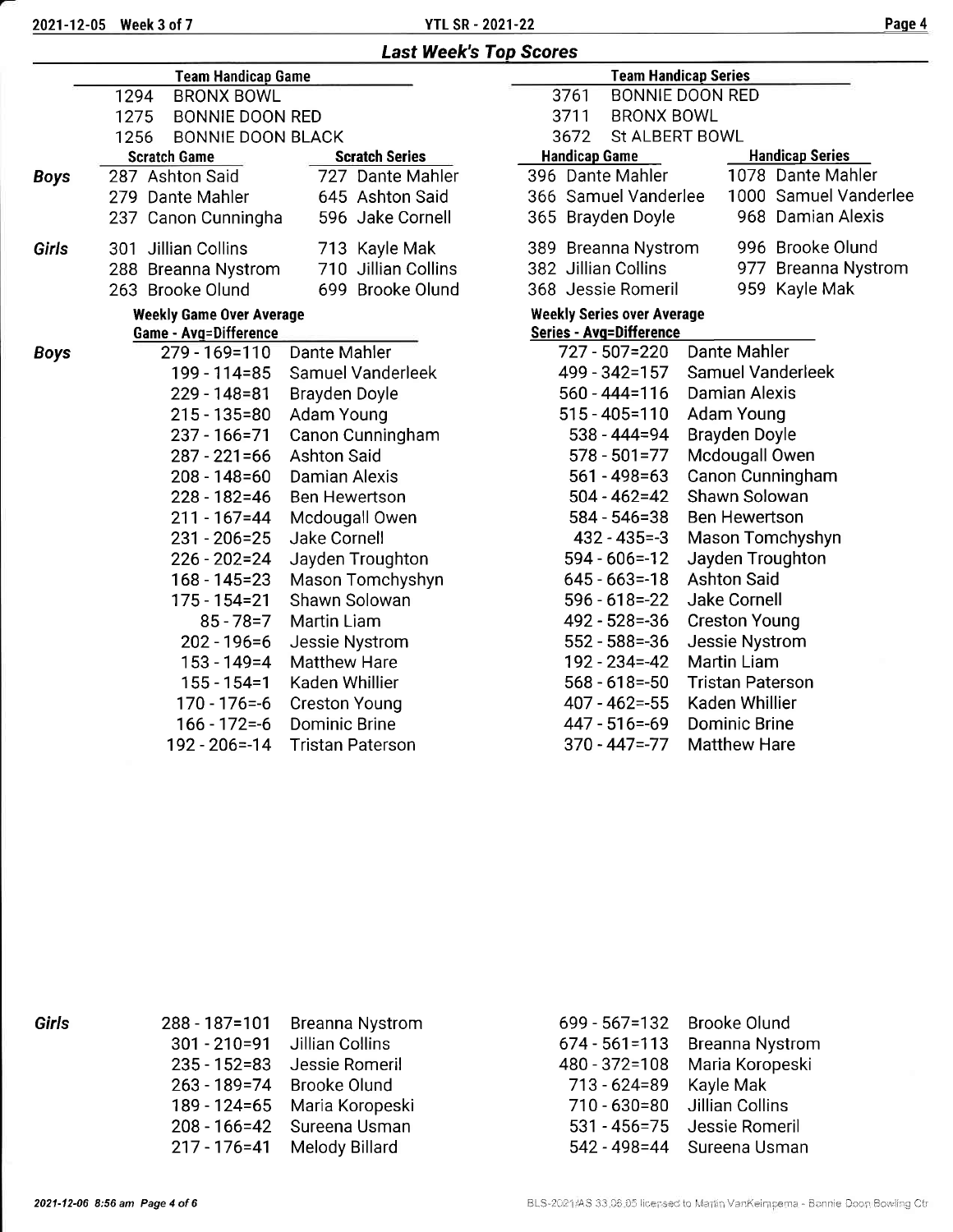205 - 213=-8

545 - 654=-1 09 Keera Usman

| 2021-12-05 Week 3 of 7                                   |                                | <b>YTL SR - 2021-22</b> |                                                              |                                  | Page 5 |
|----------------------------------------------------------|--------------------------------|-------------------------|--------------------------------------------------------------|----------------------------------|--------|
| <b>Weekly Game Over Average</b><br>Game - Avg=Difference |                                |                         | <b>Weekly Series over Average</b><br>Series - Avg=Difference |                                  |        |
| $248 - 208 = 40$                                         | Kayle Mak                      |                         | $568 - 528 = 40$                                             | Melody Billard                   |        |
|                                                          | 158 - 129=29 Alyssa Downey     |                         |                                                              | 422 - 387=35 Alyssa Downey       |        |
|                                                          | 169 - 150=19 Anya McLennan     |                         | 481 - 450=31                                                 | Anya McLennan                    |        |
|                                                          | 177 - 165=12 Megan Brook       |                         | 588 - 603 = - 15 Hailey Olund                                |                                  |        |
|                                                          | 206 - 201 = 5 Hailey Olund     |                         | 476 - 495 = - 19                                             | Megan Brook                      |        |
|                                                          | 154 - 157 = - 3 Jessica Brewer |                         |                                                              | 443 - 471 = - 28 Jessica Brewer  |        |
| 211 - 218 = - 7                                          | Keera Usman                    |                         |                                                              | 557 - 639 = - 82 Madison Jenkins |        |

Madison Jenkins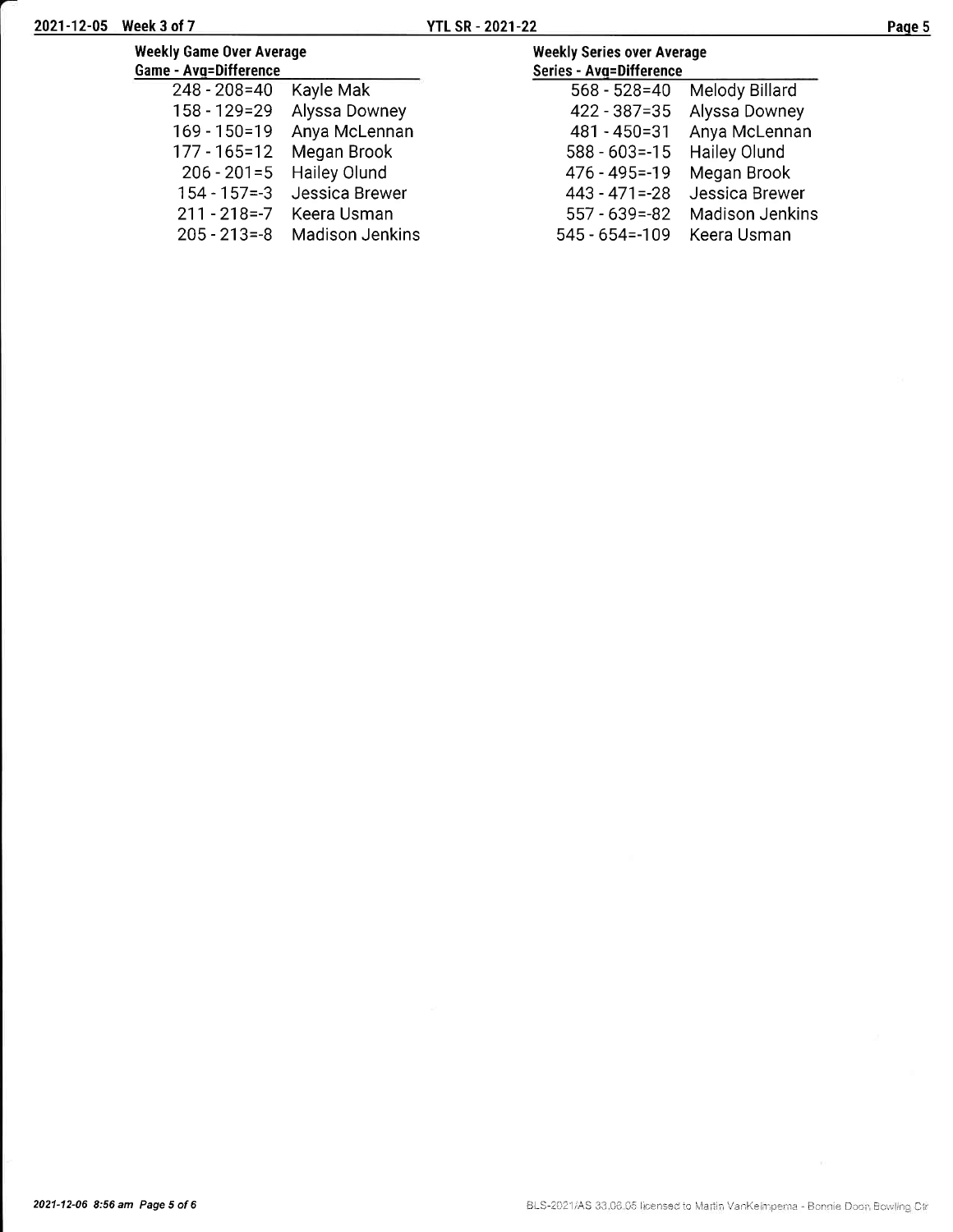## Effi eoys

|                          |                          |      |              | Year-To-Date |
|--------------------------|--------------------------|------|--------------|--------------|
| <b>Team Name</b>         | Name                     | Pins |              | Gms Avg      |
| <b>BONNIE DOON RED</b>   | <b>Ashton Said</b>       | 1490 | 6            | 248          |
| SHERWOOD BOWL 1          | Jeremiah Said            | 664  | 3            | 221          |
| SHERWOOD BOWL 1          | Jake Cornell             | 1901 | 9            | 211          |
| <b>BONNIE DOON BLUE</b>  | Noah Nielsen             | 1258 | 6            | 209          |
| <b>BONNIE DOON BLUE</b>  | Jack Pfeiffer            | 1212 | 6            | 202          |
| <b>BONNIE DOON BLACK</b> | Dante Mahler             | 1767 | 9            | 196          |
| <b>BONNIE DOON BLACK</b> | Jayden Troughton         | 1741 | 9            | 193          |
| SHERWWOD BOWL 2          | <b>Matthew Cox</b>       | 1159 | 6            | 193          |
| <b>BONNIE DOON BLUE</b>  | Mcdougall Owen           | 578  | 3            | 192          |
| <b>St ALBERT BOWL</b>    | Brayden Fletcher         | 1114 | 6            | 185          |
| <b>BONNIE DOON BLACK</b> | Jessie Nystrom           | 1635 | 9            | 181          |
| SHERWOOD BOWL 1          | <b>Tristan Paterson</b>  | 1575 | 9            | 175          |
| St ALBERT BOWL           | Canon Cunningham         | 1023 | 6            | 170          |
| SHERWWOD BOWL 2          | <b>Ben Hewertson</b>     | 1526 | 9            | 169          |
| KJ                       | <b>Brayden Doyle</b>     | 1503 | 9            | 167          |
| <b>BONNIE DOON BLACK</b> | Shawn Solowan            | 1497 | 9            | 166          |
| <b>FORT SASK</b>         | <b>Creston Young</b>     | 1479 | 9            | 164          |
| <b>FORT SASK</b>         | Kaden Whillier           | 935  | 6            | 155          |
| <b>BONNIE DOON BLUE</b>  | <b>Dominic Brine</b>     | 911  | 6            | 151          |
| <b>BRONX BOWL</b>        | <b>Samuel Vanderleek</b> | 1349 | 9            | 149          |
| <b>FORT SASK</b>         | Adam Young               | 1342 | 9            | 149          |
| <b>BRONX BOWL</b>        | <b>Damian Alexis</b>     | 1339 | 9            | 148          |
| <b>FORT SASK</b>         | <b>Conor Prather</b>     | 421  | 3            | 140          |
| <b>FORT SASK</b>         | Mason Tomchyshyn         | 817  | 6            | 136          |
| KJ                       | <b>Matthew Hare</b>      | 1196 | 9            | 132          |
| <b>BRONX BOWL</b>        | <b>Martin Liam</b>       | 192  | 3            | 64           |
| `∵` Girls                |                          |      |              |              |
|                          |                          |      | Year-To-Date |              |

### Team Name

| Team Name               | Name                     | <b>Pins</b> | <b>Gms</b> | Avg |
|-------------------------|--------------------------|-------------|------------|-----|
| St ALBERT BOWL          | Jillian Collins          | 1585        | 6          | 264 |
| <b>BONNIE DOON RED</b>  | <b>Brooke Olund</b>      | 2016        | 9          | 224 |
| St ALBERT BOWL          | Kayle Mak                | 1310        | 6          | 218 |
| <b>BONNIE DOON RED</b>  | <b>Breanna Nystrom</b>   | 1786        | 9          | 198 |
| <b>BONNIE DOON BLUE</b> | <b>Hailey Olund</b>      | 1179        | 6          | 196 |
| St ALBERT BOWL          | Megan Brook              | 1764        | 9          | 196 |
| SHERWOOD BOWL 1         | <b>Madison Jenkins</b>   | 1732        | 9          | 192 |
| SHERWWOD BOWL 2         | Melody Billard           | 1093        | 6          | 182 |
| SHERWOOD BOWL 1         | Keera Usman              | 1058        | 6          | 176 |
| SHERWWOD BOWL 2         | Sureena Usman            | 1056        | 6          | 176 |
| St ALBERT BOWL          | Morgan Dumouchel         | 523         | 3          | 174 |
| <b>BONNIE DOON RED</b>  | Jessie Romeril           | 976         | 6          | 162 |
| ΚJ                      | Anya McLennan            | 962         | 6          | 160 |
| <b>FORT SASK</b>        | <b>Chesney Parchmnet</b> | 480         | 3          | 160 |
| <b>BRONX BOWL</b>       | Maria Koropeski          | 1423        | 9          | 158 |
| SHERWWOD BOWL 2         | Jessica Brewer           | 1350        | 9          | 150 |
| ΚJ                      | Alyssa Downey            | 1171        | 9          | 130 |